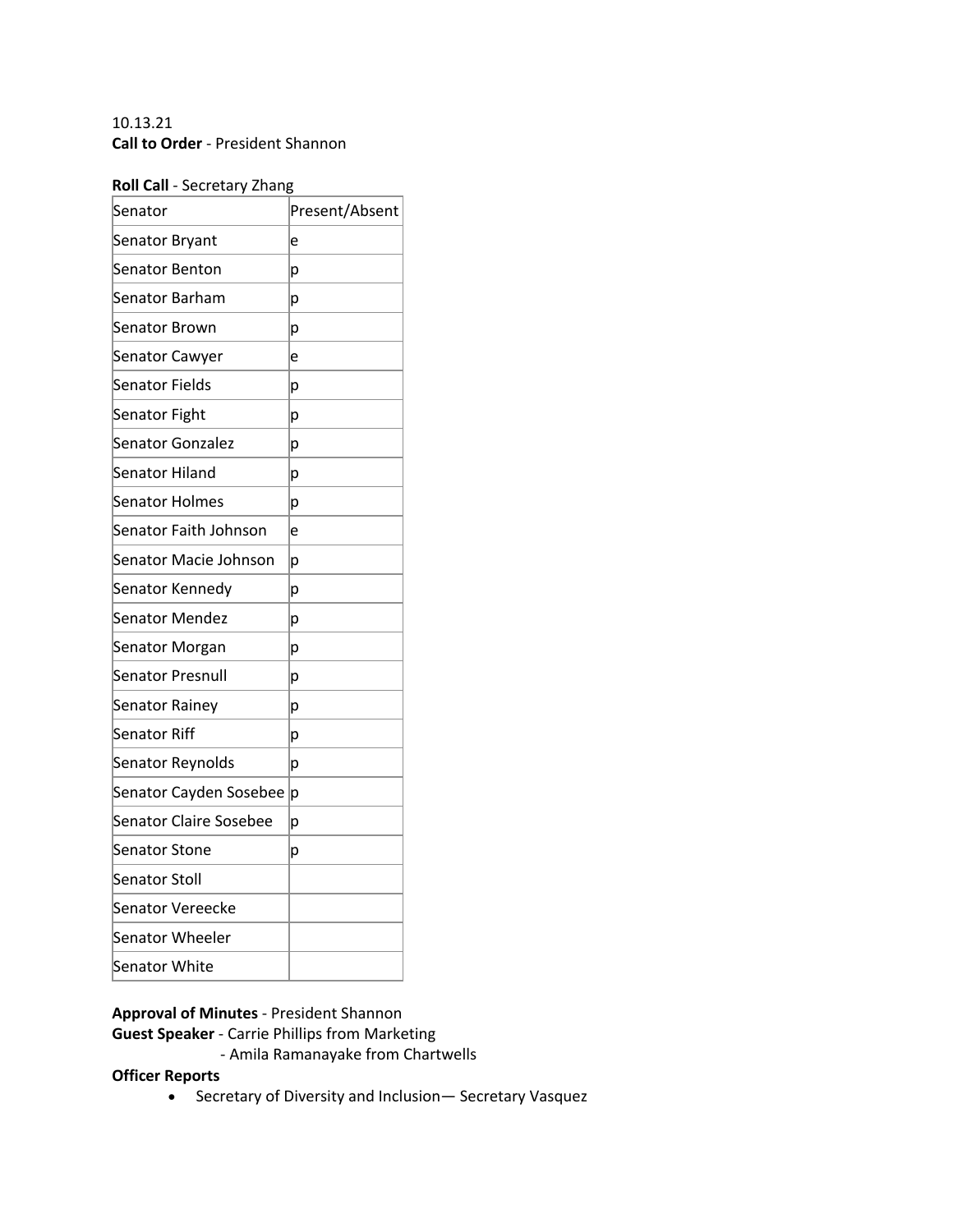- o Report:
	- Latinx Student Organization is hosting a fashion show showcasing traditional Latnix clothing from Latin America
		- That is tonight in the student union at 6:30 PM
	- **EXECT:** HSO is hosting a dance in young ballroom this evening starting at 6 • Celebrating the end of Hispanic/Latinx Heritage Month
	- Bill for Boo Bash Budget in New Business today!
- Secretary of Community Outreach— Secretary Hitt
	- o Report:
		- Green and Gold Give back is on the link
			- Nov 6<sup>th</sup> Saturday
		- I highly encourage everyone to sign up
		- If you know a business that is not on the student discount program contact me
- Secretary of Public Relations— Secretary Burgess
	- o Report:
		- § If you see other departments, organizations, Chartwell's etc posting flyers that might be of interest to share - send them to me to share on our socials
		- Advertising for student sections and Jerry day
		- Reminder Senate Picture is OCT 27 @ NOON in front of Doc Bryan
- Secretary of Internal Affairs— Secretary Zhang
	- o Report: no report
- Secretary of Student Development— Secretary Freeman
	- o Report:
		- Registration for spring classes beginning soon!
- Secretary of Finance and Administration— Secretary Bolen
	- o Report:
		- § Updated balance: \$12,000.89 as of 10.11.21
		- §
- Vice President— Vice President Wright
	- o Report:
- o Committee reports:
	- **■** Jerry Committee: Senator Fight
	- §
	- § Spirit Committee: Senator Hiland
	- **Traffic and Safety Committee: Senator Holmes**
	- Recycling Committee: Senator Riff
	- Food Committee: Senator Sosebee
- President— President Shannon